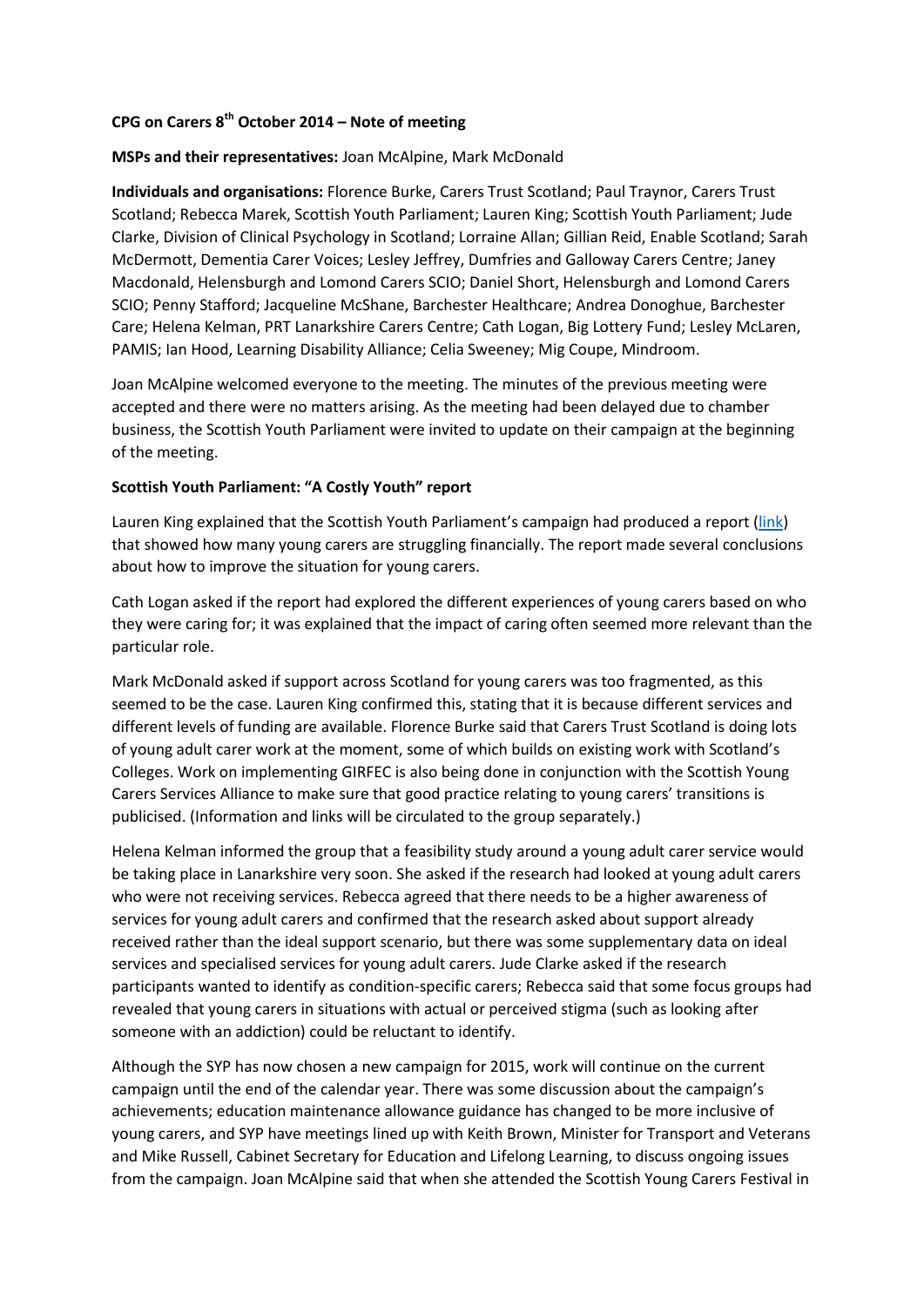July 2014, she was surprised at how many of the invited guests were not education professionals. Florence said that this had been a consistent issue since the first Festival in 2008, and that the young carers who attend had also commented on this. Joan asked if the Scottish Youth Parliament could raise this issue with the Cabinet Secretary for Education and Lifelong Learning when they meet in November.

Lorraine Allan asked if the research had looked at welfare reform issues. It was explained that the Scottish Youth Parliament cannot campaign to change reserved powers even though young carers are affected by welfare changes, and that specific welfare support services for young carers were beyond the scope of the research. There was a discussion about benefits and welfare services for carers, which do exist in some areas of Scotland: Lesley Jeffrey mentioned that the service offered by the Council in Dumfries and Galloway was used by carers from the carers' centre but the services different throughout Scotland. There are a lot of services for people with disabilities that may also provide some support to carers, but again these are not guaranteed in all areas of Scotland. Joan McAlpine suggested that general advice services should be aware of carers' issues rather than bespoke services for carers. Florence Burke mentioned the Equal Partners in Care (EPiC) programme aimed to inform NHS staff about wider carer issues and that best practice from this programme and others similar should be shared more widely.

Jude Clarke mentioned the problems with communicating and publicising the existence of these kinds of support, particularly as people need to recognise the need within themselves before seeking a support service. Connections between support services need to be strengthened so that no one falls through the net. The general problem of identifying carers was discussed, with reference to the Carers' Parliament which had taken place earlier in the day. Lesley Jeffrey spoke more about the work that Dumfries and Galloway Carers Centre does with schools; they participate in assemblies and also provide drop-in services for older children. There is knowledge of similar input across Scotland but again, this varies in different areas.

It was suggested that now that Scotland's colleges have become regionalised, the group could write to these regional boards and determine their strategic and operational support for carers.

#### **Transitions**

The group moved on to discuss transition issues for parent carers and young adult carers. Lesley Jeffrey, who cares for her daughter, spoke about her role as a parent carer and how she felt that she was able to be proactive in transition planning due to her professional role working at Dumfries and Galloway Carers Centre. The biggest problem with transition was worrying about what would happen when her daughter left school, as the health support that is provided to young people stops when further education begins. There was also a discussion about how further education is considered to be full-time but in reality can be about 15 hours, so this can affect the carer's employment or finances as well if further care and support needs to be found. Difficulties of leaving well-known child services were also discussed, as well as the problems with finding an equivalent specialised service in adult services. It was agreed by some parent carers that the support provided by colleges is not as good as the support available to school pupils, not everyone needs further education and the opportunity is often taken up due to the lack of other available services, even though disabled young people may not have a good experience of attending college.

Joan McAlpine asked about self-directed support and how this fitted in with transition planning. There had been varied experiences; Lesley Jeffrey had had a good experience but had wanted to take the lead due to her own knowledge and experience. Helena Kelman said that through speaking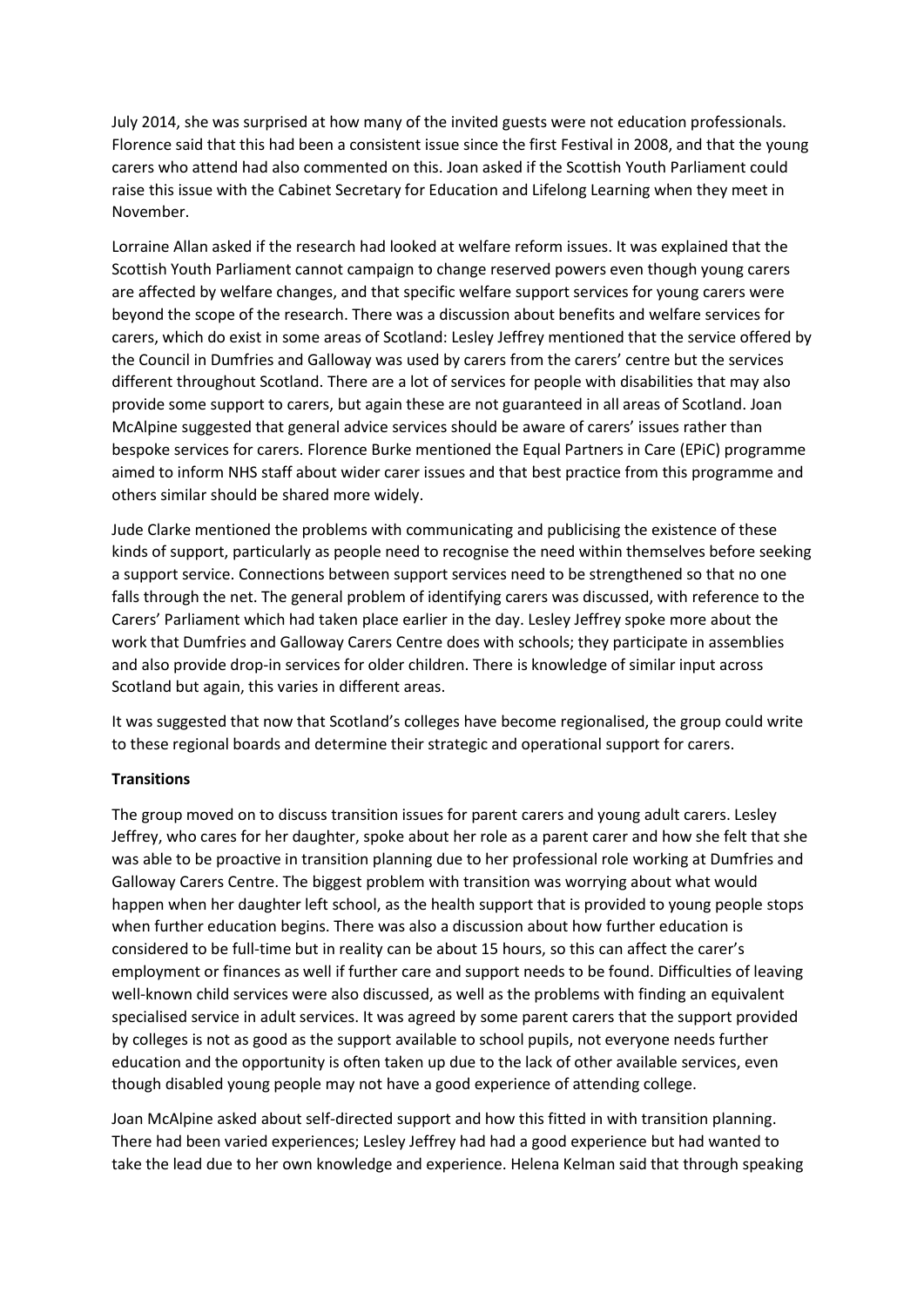to parents at parent carer support groups, it became clear that transition planning often did not start until parents instigated it, and if this doesn't happen until the age of 16-17 then it could be too late to get sufficient support in place. Self-directed support had benefited her family but it had taken a long time to organise; her daughter had left college in May but services had not been put in place until the following February and only after significant intervention. Hopefully new legislation around SDS (from April 2014) would help with this, but the amount of SDS awarded may not be enough to cover the services needed. The situation in Glasgow with the learning disability day centres was discussed, and other lack of opportunities for young disabled adults, such as the closure of the Engine Shed social enterprise project in Edinburgh.

Mark McDonald said that although local flexibility was important, the lack of a minimum standard of service meant that different areas of Scotland had different services available. There seems to be a lack of recognition that disabled children will grow up into disabled adults and not planning for longterm services. Parents of disabled children also get older – Mark referenced an experience he had shadowing a parent who was caring for her teenage son and struggled to lift and carry him now he was almost an adult. A roundtable that he had hosted for adults with autism spectrum disorder who had been diagnosed as adults showed the stark difference, & showed how transition to appropriate services is extremely important.

Joan McAlpine asked how positive experiences of SDS could be shared. Those who had experience of SDS agreed that it had been a valuable learning process and there were some issues still to address. Carers' centres and services were cited as examples of places to share good practice and good experiences. Helena Kelman spoke about a project fro[m C Change](http://www.c-change.org.uk/about-us/about-cchange) in Lanarkshire which will be looking at sharing knowledge of SDS and how carers can support other carers who want to find out more. Penny Stafford said her son had received a direct payment since the age of 17 but had found there were some issues with which services could be purchased. Lorraine Allan agreed & spoke about how it was difficult in some areas to access a real choice of services. Lesley Jeffrey had experience of a good choice of service in a rural area, but acknowledged that Dumfries and Galloway was an SDS pilot site and that providers in the area were used to the SDS system. It was agreed that agencies must be more proactive. Jude Clarke raised issues around the lack of involvement of carers (and therefore care of carers) when the service user is a mental health patient and the potentially negative effects this can have all round.

It was noted that the CPG had written to health boards in early 2014 to enquire about uptake of Triangle of Care (about carer involvement in mental health support services) and that this needed to be followed up. Heather Noller will enquire about these letters and collate replies.

There was some discussion about lack of support for carers, particularly carers of people with mental health issues, and it was mentioned that the Mental Health Act can sometimes cause conflict between service users' rights and carers' rights. It was agreed that even if carers are feeling stressed due to their caring role, the cared-for person is prioritised.

The need to standardise transition planning was discussed. The forthcoming carers' legislation will make provisions for more joined-up transition planning, and it was noted by Joan McAlpine that GIRFEC support plans should also include information about transition. Mig Coupe highlighted that [Arc Scotland](http://arcuk.org.uk/scotland/scottish-transitions-forum/) were sharing best practice on transitions. Ian Hood discussed the benefits of preventative support, noting that there is often a diagnosis spike in adulthood because of eligibility criteria for adults and good quality preventative support often means that long-term support needs are reduced. Lesley McLaren said that it can be difficult to get a service even if a person's need is critical; she is aware of SDS packages reducing and costs for services like transport are frequently